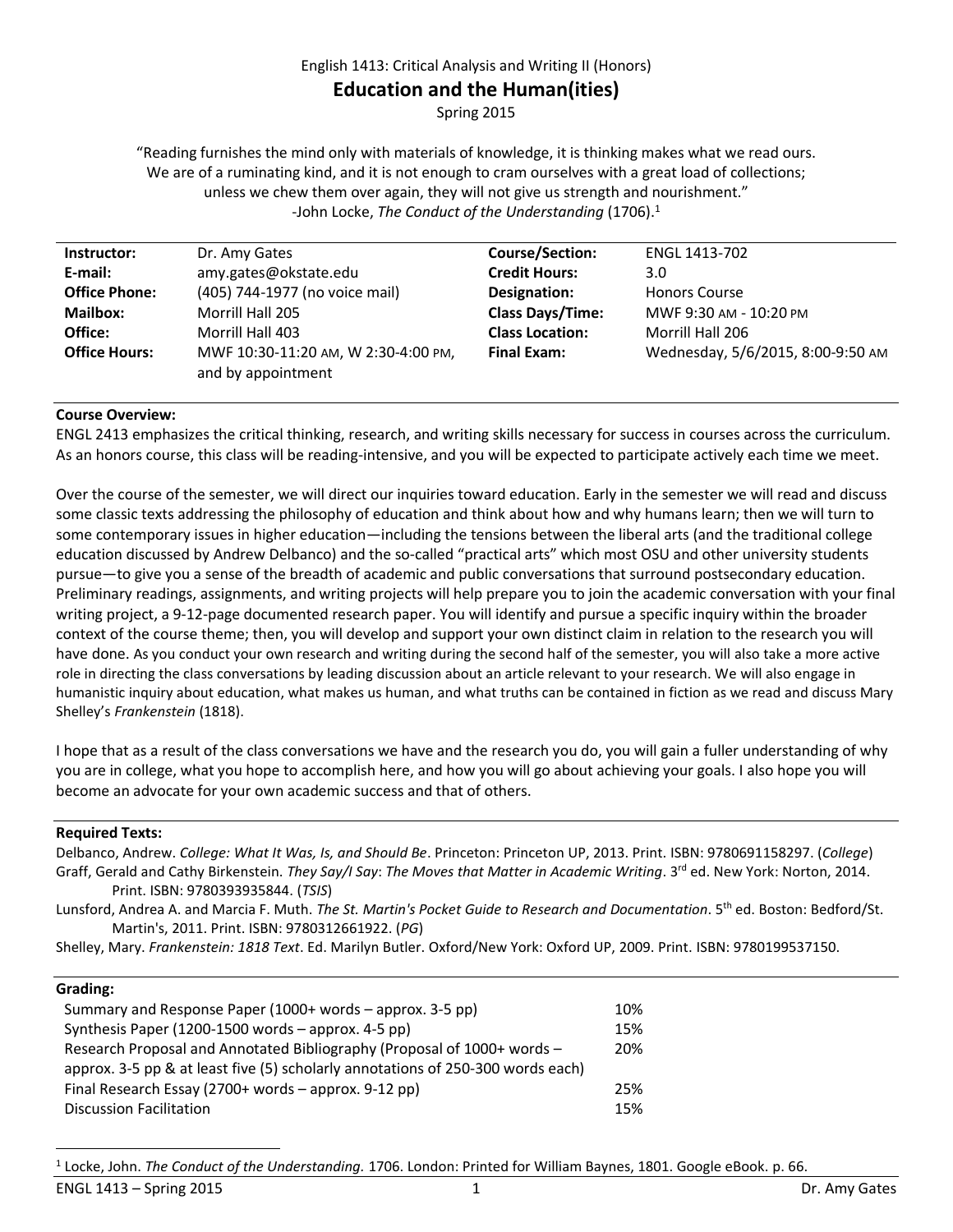| Preparation, Participation, Quizzes | 10% |
|-------------------------------------|-----|
| Final Exam                          | 5%  |

Final Course Grade: A = 90-100%; B = 80-89%; C = 70-79%; D = 60-69%; F = 59% and below.

### **Formal Writing Assignments**

You will complete four formal writing assignments this semester. I will provide detailed instructions for each in advance of each assignment due date. **You must turn in complete drafts of all four assignments in order to pass the class.** You will have ample opportunity to receive feedback from your peers and me—in class, in office hours, and in conferences for each assignment. For the first three assignments (Summary and Response, Synthesis, Research Proposal and Annotated Bibliography), once you have received your grade and my feedback, you will have the opportunity to revise and resubmit for re-grading, if you choose. If you elect to revise, the revised draft will be due **one week** after my feedback is returned to you and must be accompanied by a cover letter that explains the feedback you received and the revisions you made in response. Note that you will *not* have the opportunity to revise your Final Research Essay after it has been graded; however, you will receive extensive written feedback on required preliminary draft material in advance of your final draft submission.

### **Discussion Facilitation**

During the latter part of the semester, you will select one of the scholarly articles or book chapters you are using for your research to be assigned for the whole class to read and discuss. You will facilitate discussion of that article/chapter by preparing a handout or brief presentation and discussion questions; then you will guide the class conversation on your assigned day. Detailed instructions will be distributed during the semester.

# **Preparation/Participation/Quizzes**

Come to class having read assigned material carefully so you are prepared to contribute to the class discussion (with questions as well as observations and comments); bring to class with you any assigned homework; contribute meaningfully to small group, whole class, and online activities; and participate fully in peer reading and response by bringing your own drafts and responding attentively to others' drafts. (For more specific details and suggestions about meaningful participation, see the document "Classroom Community Building" in our Online Classroom site.) If you do not bring assigned work or are not prepared for the day's work and discussion, your grade for Preparation/Participation will be negatively affected. If, as a class, you demonstrate that you are prepared for each day's work and are participating as both an active listeners as well as a thoughtful commenters and respondents, it is unlikely that we will have quizzes. If class preparation and participation is noticeably lacking, I will give unannounced quizzes to reward those who are prepared and encourage others to prepare fully and well for future classes and assignments.

### **Final Exam**

The final exam will be held in our usual classroom during Exam Week at the university-scheduled time and date. I will give you more detailed information and instructions in class near the end of the semester.

### **Class Policies:**

### **Attendance**

You are expected to be present every day class meets, but you are allowed six (6) absences without penalty for unavoidable circumstances that may occur. Absences beyond the limit are considered excessive and result in grade reductions.

- 7 absences = a final grade reduction of 5%
- 8 absences = a final grade reduction of 10%
- 9 absences = a final grade reduction of 15%
- 10 or more absences = failure of the course.

The only absences that do not count toward the total allowed are those taken for mandatory military service and activities required for classes or scholarships. **No other absences will be considered excused, including absences due to illnesses, doctor's appointments, and emergencies.** Requests for exemption from this policy will be addressed on a case-by-case basis, and will only be granted for the most extraordinary circumstances, in consultation with your academic advisor.

I begin class promptly; if you arrive after I begin class (or leave before class is over), you are marked "tardy." If you are tardy three (3) times, that will count as one (1) absence. Attendance is generally taken by sign-in sheet. If you arrive late, it is your responsibility to remember to sign the sheet at the end of the class; otherwise, you may be marked absent.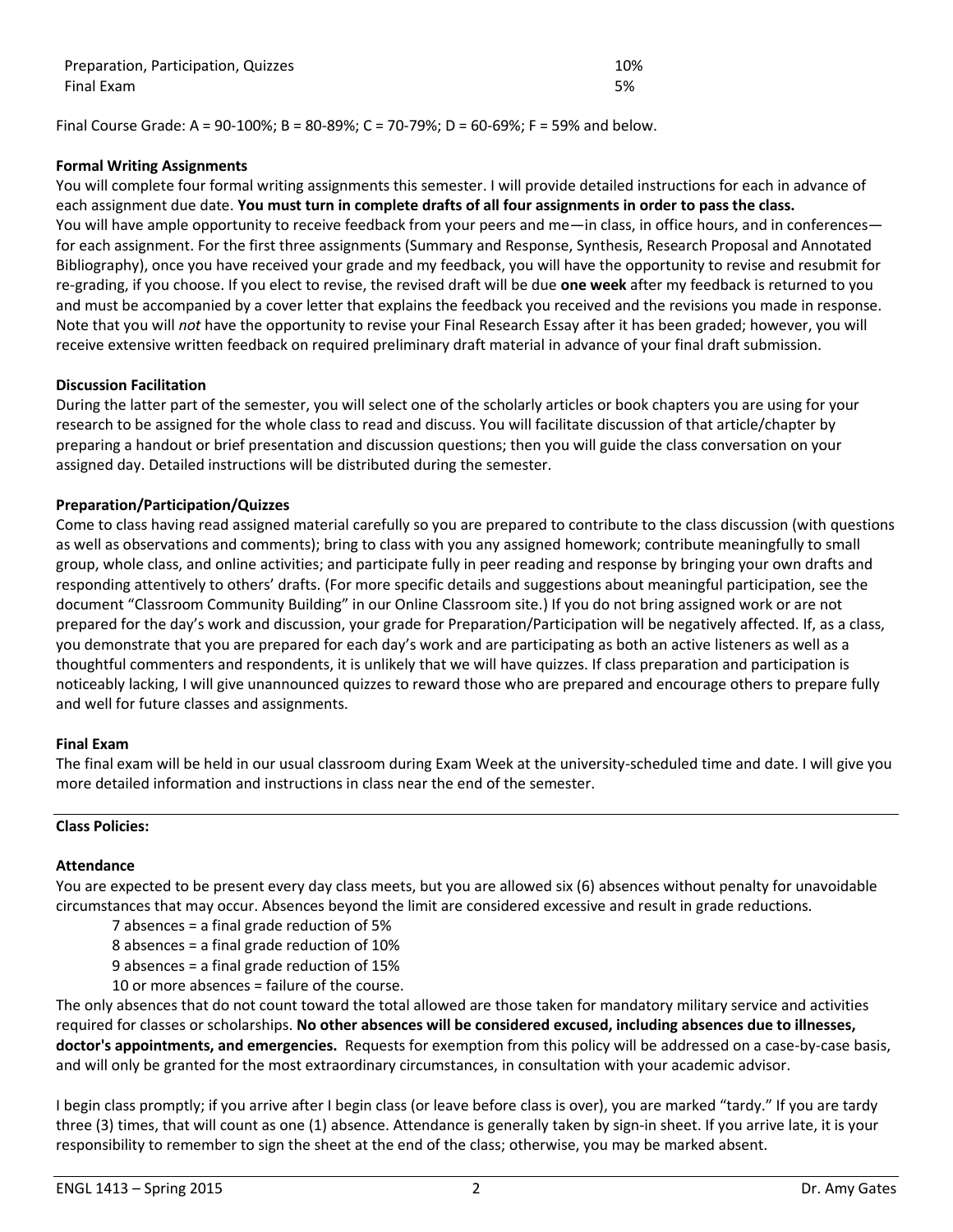# **Conferences**

You are required to attend three conferences with me during the course of the semester. A sign-up sheet and instructions will be distributed in advance of each. **Missing a required conference without making alternate arrangements with me in advance counts as an absence.** For each conferencing period, one class will be cancelled (three classes total this semester). See Course Schedule for details.

### **Late Submission of Formal Writing Assignments**

Late formal writing assignments will have 5% of the total points possible deducted for EACH DAY THEY ARE LATE, including weekends. This means that if an assignment is due on Friday and you turn it in on Monday, 15% will be deducted. Note that in order to pass English 1413, you must submit drafts of all four formal writing assignments in order to receive credit for the course. It is possible that a paper may be submitted too late to receive credit towards your final course grade, but you would still be required to submit it in order to pass English 1413, if the remainder of your grades are such that passing the course is still possible. Other informal assignments that are late will not be accepted and will earn a grade of zero.

#### **Late and Missing Homework or In-class Work**

Students absent for university-sponsored activities (which do not include social or Greek-sponsored activities, clubs, or intramural athletics) or mandatory military service may make up work missed due to such absence. Please contact me via email in advance to arrange this.

Unless you make arrangements with me in advance, work that is submitted late or in-class work that is missed for any other reason receives a grade of zero. Emergencies or extraordinary circumstances will be addressed on a case-by-case basis.

#### **Electronic Communications**

The best way to reach me outside of office hours is via e-mail at [amy.gates@okstate.edu.](mailto:amy.gates@okstate.edu) When e-mailing me, please consider it a professional communication: use a succinct, descriptive subject line; include an appropriate salutation (e.g. Dear Dr. Gates,); and close with your name (e.g. Sincerely, Taylor Student). I will respond to e-mails within 48 hours, often sooner. Be aware that e-mails sent/received after 9:00 pm may not be answered until the next morning. If I know I will be out of town or unable to respond for some other reason, I will make an announcement in class and/or post an announcement on our Online Classroom site. Due to confidentiality concerns, my practice is to respond only to e-mails sent from students' okstate.edu e-mail addresses. If your e-mails are forwarded to another address and you are unsure whether replies are routed through the OSU e-mail system, I recommend you log into the Online Classroom and send e-mails from there.

Please note that I do not discuss specific grades over e-mail; those conversations are better and more appropriately held in person during office hours or by appointment.

All Preview and Final Drafts will be submitted electronically to our Online Classroom (D2L). I will *not* read and respond to entire drafts of papers over e-mail. If you have questions about your paper while you are drafting or revising, before either draft is due, you may e-mail me up to two paragraphs of your paper in the body of your e-mail (not as an attachment) and one or two specific questions you would like me to answer in relation to those two paragraphs. You may do this as many times as you like, but no more than two paragraphs with one or two specific questions per e-mail. For more detailed conversations about your larger work-in-progress, come by during office hours or make an appointment with me.

Communication goes both ways, so develop the habit of checking our Online Classroom (D2L) site as well as your OSU e-mail at least daily, if not more frequently. Assume an e-mail communication from me is relevant and important.

### **Online Classroom (D2L)**

Access our Online Classroom (D2L) site a[t https://oc.okstate.edu/.](https://oc.okstate.edu/) We will talk about the Online Classroom briefly in class, but it is your responsibility to make sure you know how to access and use the site. If you have questions, ask!

Technical difficulties are not an acceptable excuse for late submission. To avoid unexpected problems caused by D2L or your Internet connection, I recommend you use a word processor for all assignments; save the files on your hard drive, USB drive, or cloud drive; and continue to save frequently as you work. When you are finished, upload files as attachments to the Dropbox area. To avoid submission complications and late penalties, do not wait until the last minute to turn in assignments. If you find you are having technical difficulties, contact me immediately, *before* the deadline, to discuss your options. If you do not receive a confirmation receipt by e-mail from D2L, assume that your file has not been uploaded. If you upload and do not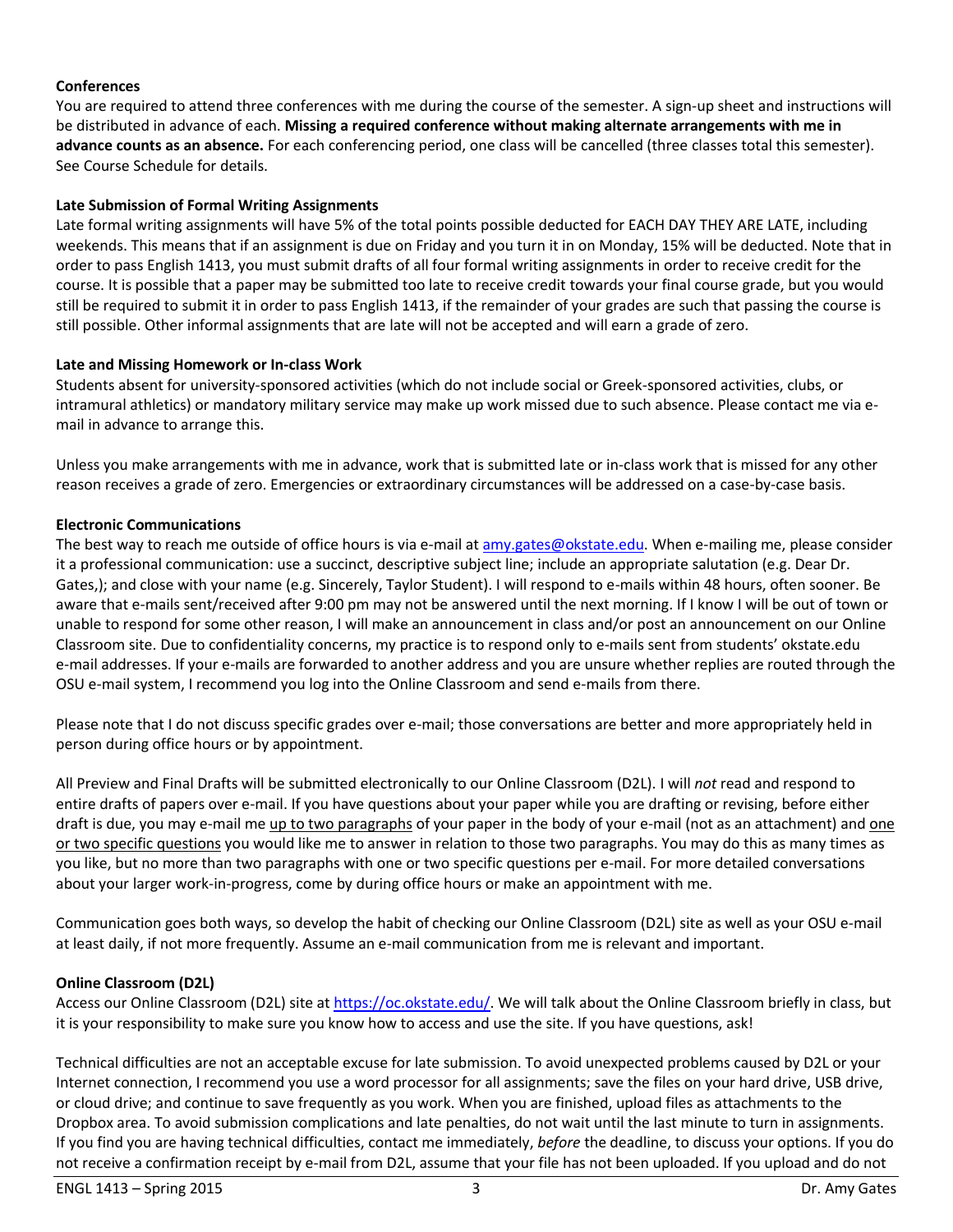receive a confirmation receipt, e-mail me immediately to explain the situation and include your essay as an attachment to avoid late penalties. I will not grade the e-mailed draft, so we will need to make arrangements for you to resubmit to D2L. Note that files must be saved in a format I can open (.doc or .docx, are best; .rtf is an alternative) and must have the file extension as part of the file name. If I cannot open the file, it will be considered late; it will not be graded until I can open it, and appropriate late penalties will apply.

### **Classroom and Online Etiquette**

Even though learning can be fun and the classroom somewhat informal, what we are doing in class is important. Therefore, I expect each of us to be focused on the task at hand (not doing other classwork or engaging in non-class-related online activities) and respectful of one another. We do not need to agree (nor will we) at all times, but we can explore differences in a mature manner and with open minds. This also means we are respectful of the outside authors we read and the sources we use. Whether in person or in print, critiques and disagreements should be civil and well-supported and ideas and language from other sources acknowledged, accurately represented, and properly documented. Silence and disconnect from cell phones and other electronic devices while in class unless I specifically tell you otherwise.

# **Dates from the Registrar:**

Classes begin **January 12**. The nonrestrictive drop/add deadline is **January 20**. The restrictive drop/add deadline is **January 23**. The instructor must sign your add card, so give yourself sufficient time to find the instructor prior to the deadline; however, the instructor is not required to allow you late entry into the course, nor does his or her signature guarantee you a seat. Composition courses are never over-enrolled, nor are seats held for individuals. The W drop/withdraw deadline is **April 10**. The W/F withdraw deadline is **April 24**. Class work ends **May 1**. For more information, see <http://www.okstate.edu/registrar/AcademicCalendar/AcademicCalendarMain.html>

### **Students with Disabilities**

If you think you have a qualified disability and need special accommodations for this course, you should notify your instructor and request verification of eligibility for accommodations from the Office of Student Disability Services (315 Student Union) as soon as possible. Accommodations for disabilities cannot be made until the instructor receives a verification letter from the SDS office, and accommodations cannot be made retroactively for assignments already completed or absences already accrued. For more information, call 405-744-7116 or go to **http://sds.okstate.edu//** .

### **Plagiarism**

According to University Policy, plagiarism is "presenting the written, published or creative work of another as the student's own work. Whenever the student uses wording, arguments, data, design, etc., belonging to someone else in a paper, report, oral presentation, or other assignment, the student must make this fact explicitly clear by correctly citing the appropriate references or sources. The student must fully indicate the extent to which any part or parts of the project are attributed to others. The student must also provide citations for paraphrased materials." Plagiarism can result in failure of the course or suspension from the University. For more information, see the policies listed at **http://academicintegrity.okstate.edu/.**

### **Additional Syllabus Information from the Office of Academic Affairs:**

See the "Oklahoma State University Syllabus Attachment for Spring 2015" posted to our Online Classroom (D2L) site in the General Course Documents area.

### **Time Management**

Plan ahead and budget your time carefully. Typically, colleges and universities recommend that college students should allow a minimum of 2-3 hours of study for every hour of class per week. For a 3-credit hour course such as this, you should allow for 6-9 hours of preparation time outside class each week. Think of it this way: if you are taking a full load of 12 credit hours during a regular semester, you are considered a full-time student. If you study 24 to 36 hours each week —2 to 3 hours outside class for each hour in class—and add the 12 hours you spend in the classroom, you are engaged in academic work 36- 48 hours per week. Approximately forty hours, plus some possible overtime, is considered a full-time work week in other jobs. The study expectations, then, for a full-time student are equivalent to the work hours expected of employees in other fields. Each student works differently and each class places different demands on you, so these guidelines are just that—guidelines, not hard and fast rules. You must decide for yourself how much time you need to devote to studying and homework. You will also realize that some weeks will require more time for a particular class than other weeks, so plan your time accordingly.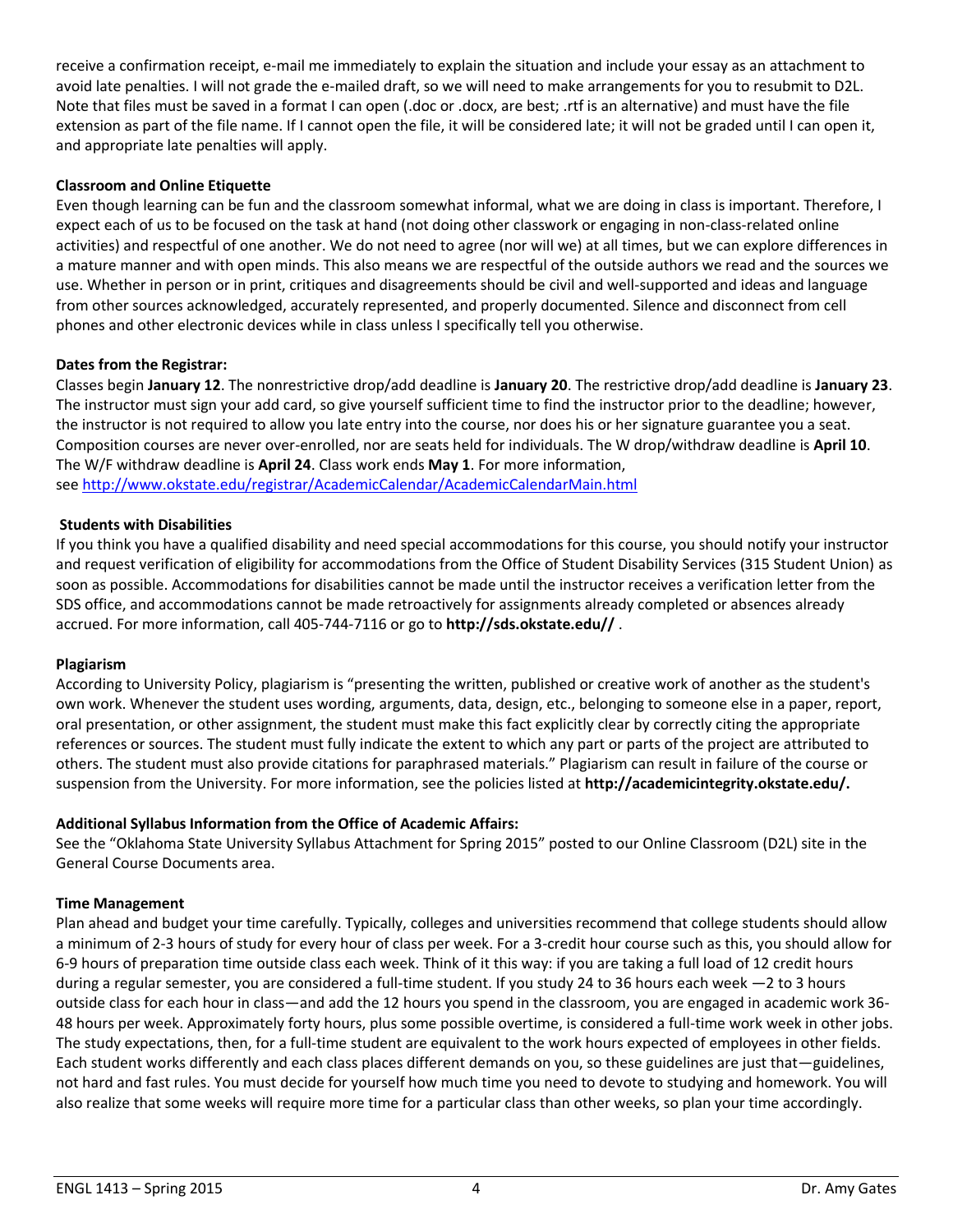### **Course Schedule:**

Note: This schedule is subject to change. All changes will be announced in class; significant changes will be posted to the Online Classroom.

|                | טוווווכ כומאס אוווווט. |             |                                                                                                                                                                                                                                                                                                                                                                                                                                                                                                                                                                                                                                                                                                                                                                                                                                                                                                                                                                                                                                                                     |
|----------------|------------------------|-------------|---------------------------------------------------------------------------------------------------------------------------------------------------------------------------------------------------------------------------------------------------------------------------------------------------------------------------------------------------------------------------------------------------------------------------------------------------------------------------------------------------------------------------------------------------------------------------------------------------------------------------------------------------------------------------------------------------------------------------------------------------------------------------------------------------------------------------------------------------------------------------------------------------------------------------------------------------------------------------------------------------------------------------------------------------------------------|
| Wk             | <b>Day</b>             | <b>Date</b> | <b>Assignment Due</b>                                                                                                                                                                                                                                                                                                                                                                                                                                                                                                                                                                                                                                                                                                                                                                                                                                                                                                                                                                                                                                               |
| $\mathbf{1}$   | M                      | 1/12        |                                                                                                                                                                                                                                                                                                                                                                                                                                                                                                                                                                                                                                                                                                                                                                                                                                                                                                                                                                                                                                                                     |
|                | W                      | 1/14        | Buy: Textbooks, if you haven't already done so.<br>Read: Class Syllabus; write down questions/concerns and bring to class<br>Read: TSIS: Introduction "Entering the Conversation" (1-15)<br>Read: William Cronon: "Only Connect: The Goals of a Liberal Education" (D2L)<br>Prepare: Pay special attention to his list of ten qualities and consider where you agree, disagree, or                                                                                                                                                                                                                                                                                                                                                                                                                                                                                                                                                                                                                                                                                  |
|                |                        |             | want to add on to or modify his claims.                                                                                                                                                                                                                                                                                                                                                                                                                                                                                                                                                                                                                                                                                                                                                                                                                                                                                                                                                                                                                             |
|                | $\mathsf F$            | 1/16        | Read: Plato (427-347 B.C.E.), "Allegory of the Cave," from The Republic, Book VII, 514a - 518d,<br>translation by John Llewelyn Davies and David James Vaughn, rev. Andrea Tschemplik (D2L)<br>View: YouTube version of "Plato's Cave," narrated by Orson Welles<br>(https://www.youtube.com/watch?v=-EPz5z1pUag)<br>Prepare: What is an allegory? Why is this section of Plato's Republic often called the "Allegory of<br>the Cave"? Be able to describe the situation of the people described in the selection. How might<br>you apply Plato's allegory to your own life? Why, according to the last paragraphs of the section<br>(518 to the end), does Plato say it's impossible for professors to put knowledge in the soul which<br>was not there before?<br>OPTIONAL: Read an alternate (easier?) translation of Plato's "Allegory of the Cave" to help you<br>understand the main assigned version. Note that this version, translated by Thomas Sheehan,<br>contains Book VII, 514a2-517a7, thus does not cover quite as much of the text as the required |
|                |                        |             | reading. (D2L)                                                                                                                                                                                                                                                                                                                                                                                                                                                                                                                                                                                                                                                                                                                                                                                                                                                                                                                                                                                                                                                      |
| $\overline{2}$ | M                      | 1/19        | Martin Luther King, Jr. Holiday - No Class<br>NOTE: (1/20/15) Non-restrictive Drop/Add Deadline - no grade, 100% refund                                                                                                                                                                                                                                                                                                                                                                                                                                                                                                                                                                                                                                                                                                                                                                                                                                                                                                                                             |
|                | W                      | 1/21        | Read: Augustine (354-430 C.E.), selections from "On the Teacher" (D2L)<br>OPTIONAL: Read some background on Augustine's De Magistro ("On the Teacher") at<br>http://www.augnet.org/default.asp?ipageid=279. The site has a great deal of information on<br>Augustine's life, times, and work, if you wish to explore beyond this particular work.<br>Read TSIS Ch 12, "I Take Your Point: Entering Class Discussions" (163-66)<br>Prepare: The Teacher is written as a dialogue between St. Augustine of Hippo and his son<br>Adeodatus. Augustine is interested in answering the question of how people learn to understand<br>the truth. What role does language play? Can knowledge be transferred from teacher to student<br>by means of language--encoding knowledge into language, speaking it to the student who hears it<br>and decodes it into thoughts? Augustine rejects this "knowledge-transfer model" of education, so<br>what does language do, according to Augustine? Where does knowledge come from?                                              |
|                | $\mathsf F$            | 1/23        | NOTE: Restrictive Drop/Add Deadline - automatic "W," partial refund<br>Read: John Locke (1632-1704), selections from Some Thoughts Concerning Education (D2L)<br>Prepare: Locke was a physician and concerned with the physical body as well as the mind. Think<br>about Locke's ideas of the physical and empirical (observeable) and his ideas about education.<br>What is the relationship between motivation and learning in Locke's thinking? Locke was writing at<br>a time when the notion of childhood was being invented--when children were no longer being<br>treated as strange animals or toys or as miniature adults and more attention was being paid to<br>how children's minds develop and how best to educate them. In what ways do Locke's theories of<br>childhood and education seem modern--like something you recognize and understand--and in<br>what ways do they seem outmoded and foreign to you?                                                                                                                                        |
| 3              | M                      | 1/26        | Read: Jean-Jacques Rousseau (1712-1778), selections from <i>Emile</i> (D2L, pp. 205-26).<br>Prepare: What is a "natural" education, according to Rousseau, and why does he put such<br>emphasis on nature and the natural?                                                                                                                                                                                                                                                                                                                                                                                                                                                                                                                                                                                                                                                                                                                                                                                                                                          |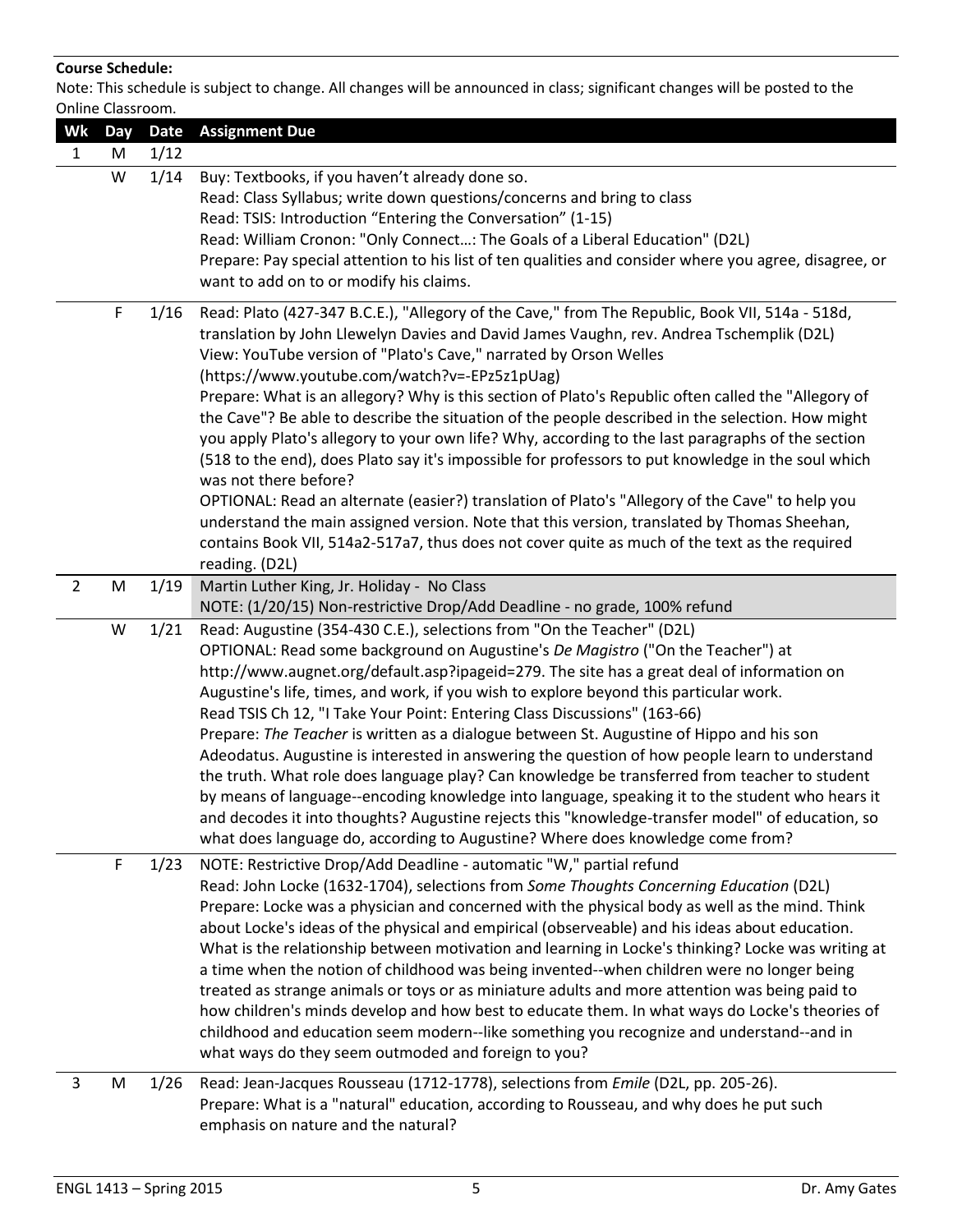| Wk             | Day | <b>Date</b> | <b>Assignment Due</b>                                                                                                                                                                                                                                                                                                                                                                                                                                                                                                                                                                                        |
|----------------|-----|-------------|--------------------------------------------------------------------------------------------------------------------------------------------------------------------------------------------------------------------------------------------------------------------------------------------------------------------------------------------------------------------------------------------------------------------------------------------------------------------------------------------------------------------------------------------------------------------------------------------------------------|
|                | W   | 1/28        | Read: Jean-Jacques Rousseau (1712-1778), selections from Emile (D2L, pp. 226-45).<br>Read: TSIS Ch 1, "The Say: Starting with What Others Are Saying" (19-29)<br>Read PG Ch 4, "Acknowledging Sources and Avoiding Plagiarism" (47-51)                                                                                                                                                                                                                                                                                                                                                                       |
|                | F   | 1/30        | Read: Mary Wollstonecraft (1759-1797), selections from A Vindication of the Rights of Woman<br>(D2L)<br>Read: TSIS Ch 2, "Her Point Is: The Art of Summarizing" (30-41)<br>Prepare: How might Wollstonecraft be responding to Locke? To Rousseau? What might<br>Wollstonecraft's innovations in education be?                                                                                                                                                                                                                                                                                                |
| 4              | M   | 2/2         | Read: John Stuart Mill (1806-1873), Inaugural Address at St. Andrews (D2L)<br>Prepare: How might Mill answer the following questions: Why must every student be required to<br>take courses in the natural and social sciences?" Why is the uitlity to an English major of taking<br>physics? In other words, why does Mill value the natural and social sciences? Does Mill side with<br>the "modern," progressive utilitarians of his day who advocated for technical education or with<br>conservative traditionalists who advocated for liberal education in the humanistic tradition?<br>Neither? Both? |
|                | W   | 2/4         | Read: TSIS Ch 3, "As He Himself Puts It: The Art of Quoting" (42-51)<br>Write: at least a 3-page draft of your summary and response paper and bring to class for peer<br>reading and response.                                                                                                                                                                                                                                                                                                                                                                                                               |
|                | F   | 2/6         | Read: Andrew Delbanco, College Preface, Intro, Ch 1 (xi-xiv, 1-35).<br>Read: PG Ch 1, "Preparing for a Research Project" (3-5)<br>Read: TSIS Ch 4, "Yes / No / Okay, But: Three Ways to Respond" (55-67)<br>Due SUNDAY, 2/8:<br>Summary and Response Paper due Sunday, 2/8, in D2L Dropbox by 11:59 p.m.                                                                                                                                                                                                                                                                                                     |
| 5              | M   | 2/9         | Read: College Ch 2 (36-66)<br>Post at least one potential research topic idea to the Research Topic Ideas forum in the Discussions<br>section of D2L. This may or may not be inspired by something in today's reading. You do not<br>necessarily need to write about the topic you post; these are ideas that might be of interest to<br>anyone in the class.                                                                                                                                                                                                                                                |
|                | W   | 2/11        | Read: Tina Rosenberg, "The Calculus Club" (D2L)<br>Rimer, Sara. "At M.I.T., Large Lectures Are Going the Way of the Blackboard" (D2L)<br>Inquiry: Ch 7 (152-70) - synthesis (D2L)                                                                                                                                                                                                                                                                                                                                                                                                                            |
|                | F   | 2/13        | Read: College Ch 3 (67-101)<br>Read: TSIS Ch 5, "And Yet: Distinguishing What You Say from What They Say" (78-91)<br>Post at least one potential research topic idea to the Research Topic Ideas forum in the Discussions<br>section of D2L or comment on an idea that has been posted by someone else.                                                                                                                                                                                                                                                                                                      |
| 6              | M   | 2/16        | Read: John Dewey (1859-1952), selections from Democracy and Education (D2L)                                                                                                                                                                                                                                                                                                                                                                                                                                                                                                                                  |
|                | W   | 2/18        | Read: Michel Foucault (1926-1984), selection from Discipline and Punish (D2L)<br>Read: Paulo Freire (1921-1997), selection from The Pedagogy of the Oppressed (D2L)                                                                                                                                                                                                                                                                                                                                                                                                                                          |
|                | F   | 2/20        | Read: Josipa Roksa and Richard Arum, "The State of Undergraduate Learning" (D2L)<br>Read: Lamar Alexander, "The Three-Year Solution" (D2L)<br>Read: John Kaag & Sujata K. Bhatia, "Fools for Tools" (D2L)<br>Post at least one potential research topic idea to the Research Topic Ideas forum in the Discussions<br>section of D2L or comment on an idea that has been posted by someone else.                                                                                                                                                                                                              |
| $\overline{7}$ | M   | 2/23        | Read: Schumpeter. "How to Make College Cheaper" (D2L)Read: Robert B. Archibald and David H.<br>Feldman. "The Anatomy of College Tuition" (D2L)Read: Jeffrey J. Selingo, Jeffrey J. "The Five<br>Disruptive Forces " (D2L)                                                                                                                                                                                                                                                                                                                                                                                    |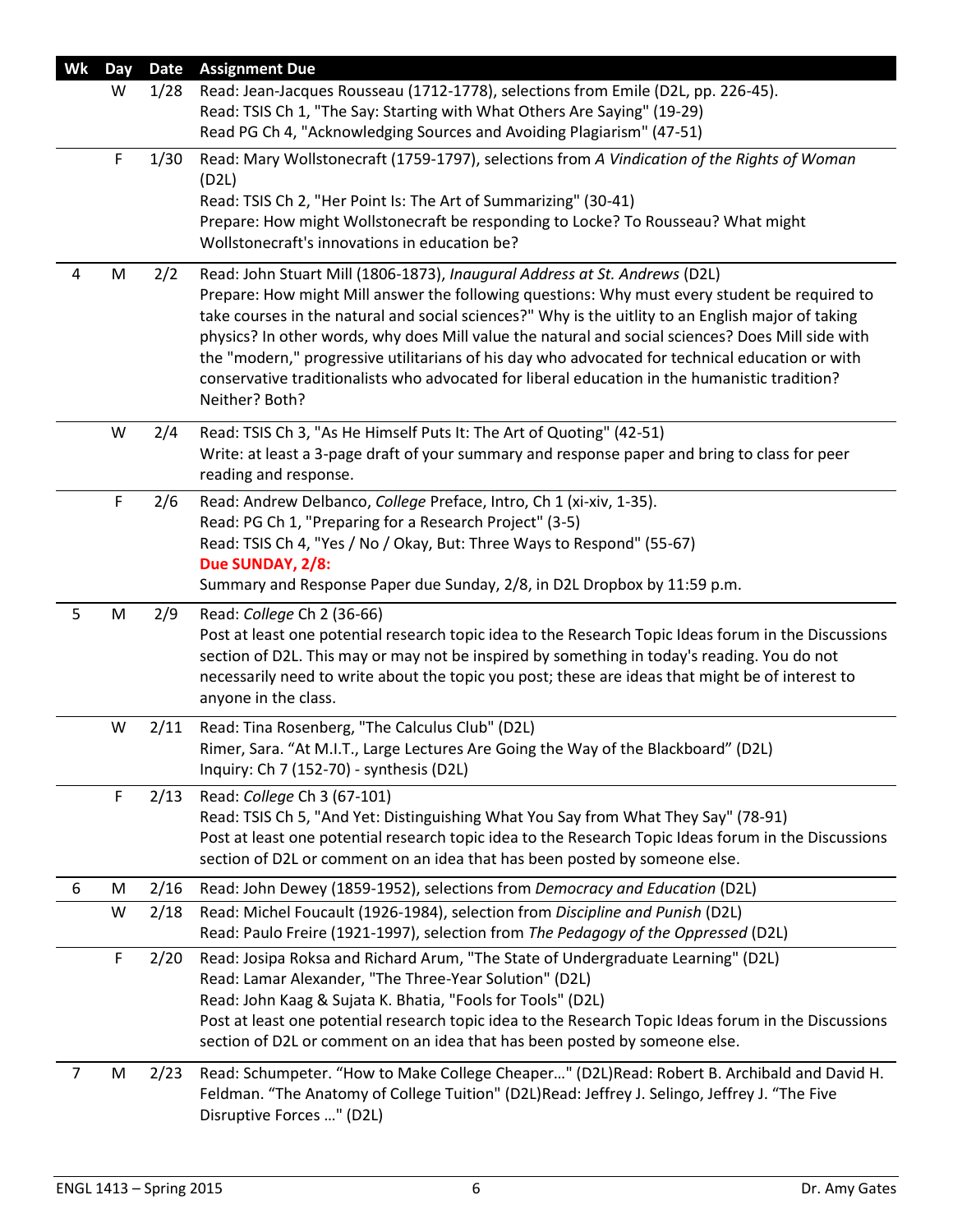| Wk    | Day | <b>Date</b> | <b>Assignment Due</b>                                                                            |
|-------|-----|-------------|--------------------------------------------------------------------------------------------------|
|       | W   | 2/25        | Read: College Ch 4 (102-124)                                                                     |
|       |     |             | Read: TSIS Ch 6, "Skeptics May Object: Planting a Naysayer in Your Midst" (78-91)                |
|       |     |             | Prepare a Synthesis Worksheet (See Inquiry 166-67 from 2/11 in D2L) for three of the readings    |
|       |     |             | assigned this semester (HW04). See, also, Synthesis Assignment sheet.                            |
|       | F   | 2/27        | Write: at least a 4-page draft of your synthesis paper and bring to class for peer reading and   |
|       |     |             | response.                                                                                        |
|       |     |             | Due SUNDAY, 2/29:                                                                                |
|       |     |             | Synthesis and Response Paper due Sunday, 2/29, in D2L Dropbox by 11:59 p.m.                      |
| 8     | M   | 3/2         | Library Day                                                                                      |
|       |     |             | Read: PG Ch 2, "Conducting Research" (6-29)                                                      |
|       |     |             | Read: PG Ch 3, "Evaluating Sources and Taking Notes" (30-46)                                     |
|       |     |             | Skim: PG Ch 5, "Research in the Humanities," focusing on MLA Style (52-128)                      |
|       | W   | 3/4         | Read: "Annotated Bibiography" (D2L)                                                              |
|       |     |             | Read: "Annotating with a Template" (D2L)                                                         |
|       |     |             | Bring research materials to class; bring laptops.                                                |
|       |     |             |                                                                                                  |
|       |     |             | Required Conferencing: Wednesday and Thursday, 3/4-3/5. (See schedule.)                          |
|       |     |             | Bring 3 complete annotations and be prepared to discuss your topic proposal and sources found.   |
|       | F   | 3/6         | Read: Maxine Greene, "The Passions of Pluralism: Multiculturalism and the Expanding Commnity"    |
|       |     |             | (D2L)                                                                                            |
|       |     |             | Read: Inquiry: Ch 11 (297-301) - proposals and annotated bibliographies (D2L)                    |
|       |     |             | Continue your research.                                                                          |
| $9\,$ | M   | 3/9         | Read: College Ch 5 (125-49)                                                                      |
|       |     |             | Read: TSIS Ch 7, "So What? Who Cares?: Saying Why it Matters" (92-102)                           |
|       |     |             | Continue your research and annotating.                                                           |
|       | W   | 3/11        | Read: College 6 (150-77)                                                                         |
|       |     |             | Continue your research, annotating, and drafting.                                                |
|       | F.  | 3/13        | <b>CLASS CANCELLED</b> due to previous week's conferencing.                                      |
| 10    | M   | 3/16        |                                                                                                  |
|       | W   | 3/18        | <b>OSU Spring Recess - No Class</b>                                                              |
|       | F   | 3/20        |                                                                                                  |
| 11    | M   | 3/23        | Read: Mary Shelley, Frankenstein Vol I: i-iii (1-38)                                             |
|       |     |             | Read: TSIS Ch 8, "As a Result: Connecting the Parts" (105-20)                                    |
|       |     |             | Bring to class a draft of your Research Proposal and Annotated Bibliography for peer reading and |
|       |     |             | response.                                                                                        |
|       |     |             | Due TUESDAY 3/24:                                                                                |
|       |     |             | Research Proposal and Annotated Bibliography due Tuesday, 3/24, in D2L Dropbox by 11:59 p.m.     |
|       | W   | 3/25        | Read: TSIS Ch 9, "Ain't So / Is Not: Academic Writing Doesn't Always Mean Setting Aside Your Own |
|       |     |             | Voice" (121-28)                                                                                  |
|       |     |             | Bring to class: A draft of an introduction and a tentative outline for your research paper.      |
|       | F   | 3/27        | Read: Mary Shelley, Frankenstein Vol I: iv-vii (38-68)                                           |
|       |     |             | Continue to work on your research and drafting.                                                  |
| 12    | M   | 3/30        | Class Discussion Leaders - Group of 3 - prepare for and lead discussion.                         |
|       |     |             | Read and prepare for discussion (D2L); specifics will be given in class.                         |
|       |     |             | Continue to work on your research and drafting.                                                  |